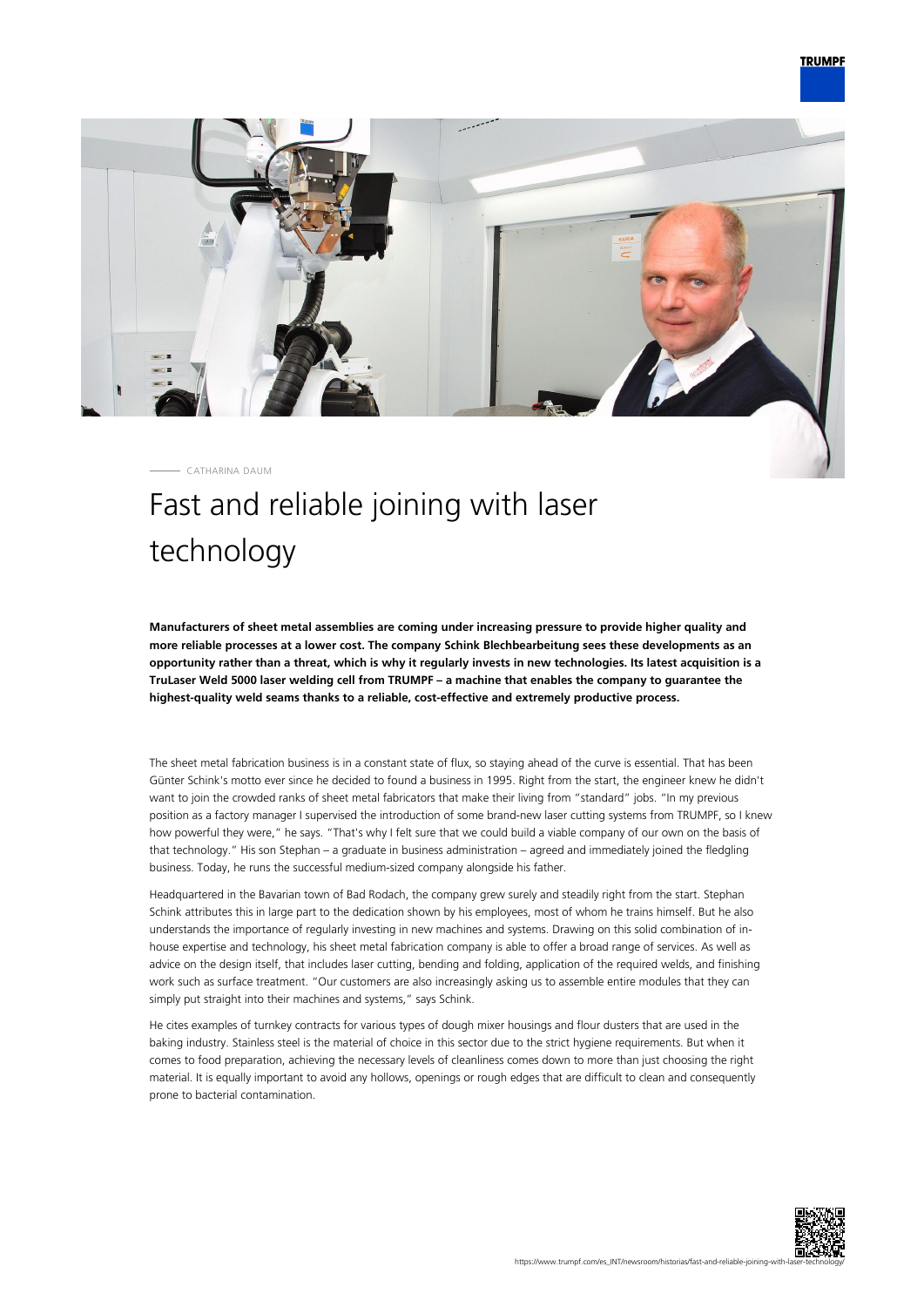## **Higher quality standards for visible weld seams**

In fact, the manufacturers and users of machinery in the food industry have plenty of good reasons to scrutinize the components of all the systems they use – and they pay particular attention to typical problem areas such as the weld seams on the housing. Customers in this sector will not tolerate uneven surfaces and discolorations, especially in visible areas, and cavities or gaps in the weld seam are equally unacceptable. In the past, Schink met these demanding standards by having professionals perform inert gas welding by hand and then employing pickling as a surface treatment. He continues to use this method in some cases today, primarily for short seams.

Yet all the signs suggest that the quality standards for visible weld seams are set to get even stricter in some industries. That will eventually mean this time-consuming method is no longer feasible, so the company has decided to stay ahead of the curve by taking action now. Midway through 2017, the company installed a TruLaser Weld 5000 laser welding cell from TRUMPF in its factory. This wasn't the first time that Schink had invested in technology from the Ditzingen-based company, and he knew it was the best option: "We've had a great relationship with TRUMPF ever since we founded our company. I'm always impressed by the quality of their machines and the support we get from their sales and service staff."

He was particularly enthusiastic about the suggestion from sales consultant Jürgen Henkel to lower the price of the laser welding cell by incorporating a TRUMPF Laser Network (TLN). Now his TruLaser Weld 5000 shares the use of a 4-kilowatt TruDisk 4001 solid-state laser source with the TruLaser 3040 fiber laser-cutting system – and it takes just a fraction of a second to switch from one machine to the other. So while technicians are busy setting up the TruLaser 3040 fiber, the TruLaser Weld 5000 uses the laser for welding, and the moment the time comes to retool the welding robot, the laser immediately switches back to cutting. This proved to be the perfect way for Schink to slash his initial investment in laser welding. As soon as the system reaches full capacity, he will consider acquiring another laser source.

## **Laser welding cell reduces time taken to produce parts from 110 to 10 minutes**

Laser welding offers all sorts of advantages over conventional inert gas welding. It is significantly faster, and produces neat and consistent seams in a reproducible manner. It also minimizes heat input, which almost completely prevents distortion and warping. In many cases, these benefits eliminate the need for subsequent finishing work.

The Schink sheet metal experts point to the example of the flour duster to illustrate the dimensions of the productivity gains they have achieved. Welding the housing by hand takes about 110 minutes, including some laborious preparations and various finishing steps. With the TruLaser Weld 5000, Schink has introduced a reliable process that gets the same job done in just 10 minutes, including set-up time – and with no finishing work required!



Significant savings: sheet metal fabricator Schink operates its TruLaser Weld 5000 laser welding cell and TruLaser 3040 laser cutting machine in what's known as a laser network. That means the two systems share a 4-kilowatt TruDisk 4001 solid-state laser source. Image: Peter Klingauf



"Tolerant" laser welding is essential for components that have gaps or awkward overlaps. The TruLaser Weld 5000 offers this capability with its optional FusionLine feature. Image: Peter Klingauf



The FusionLine option incorporated in Schink's TruLaser Weld 5000 makes it possible to weld components by bridging gaps up to one millimeter wide.



Stephan Schink, Managing Director of Schink Blechbearbeitung und Metallbau GmbH & Co. KG, is delighted with his TruLaser Weld 5000: